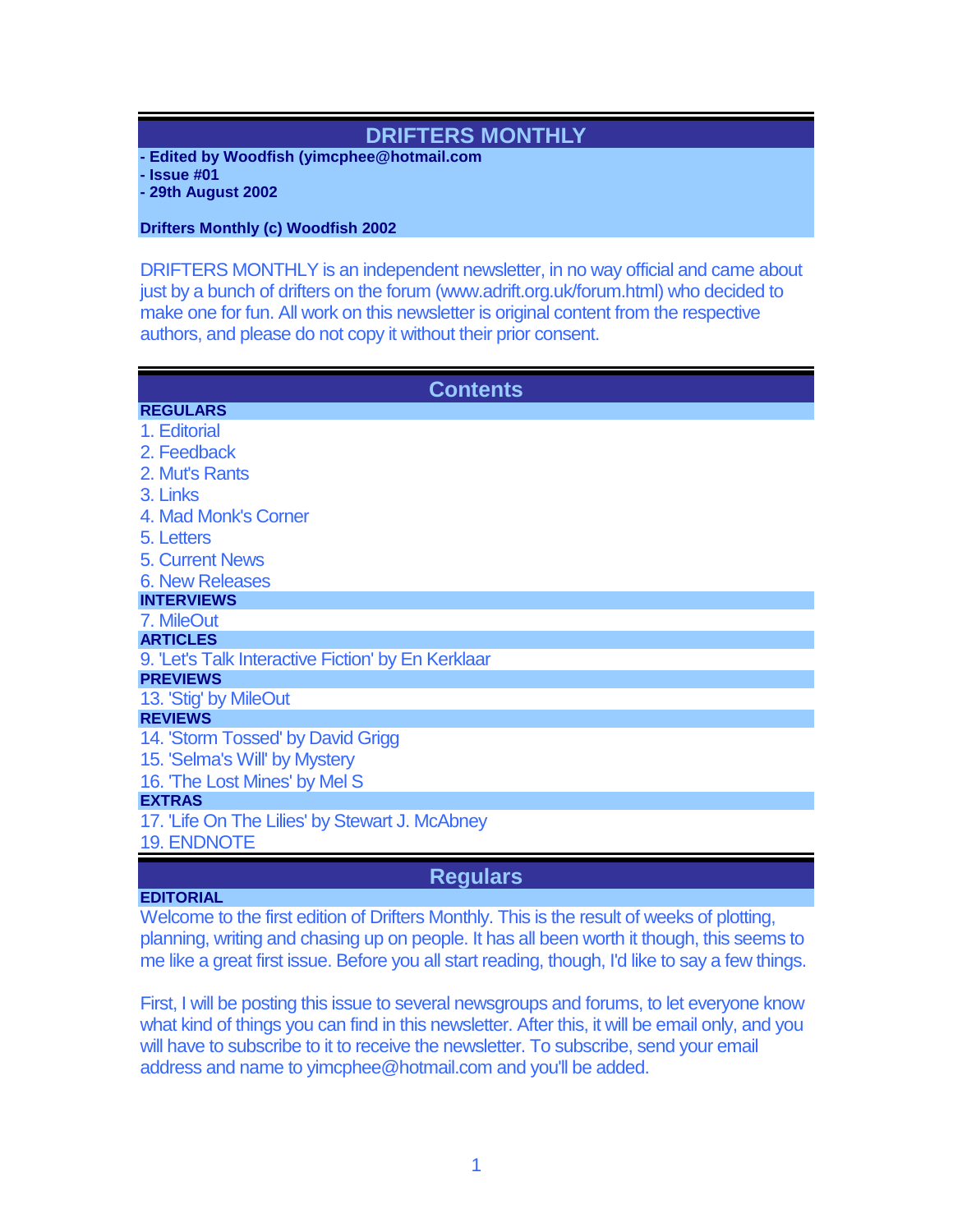May I also add that the site www.driftersmonthly.8m.com is the site for the newsletter, and once each issue has been released, I will be posting it on there too, the only difference being there will be working links and use of HTML. I hope to get this site up within a few weeks.

Anyone can write for Drifters Monthly. I am constantly looking for reviews, previews, letters and articles, and if you would like to submit one, simply email it to me at yimcphee@hotmail.com and I' ll put it in.

That' s all for now, enjoy the issue!

- Woodfish, 29th August 2002

# **FEEDBACK**

If you have any suggestions or questions about the newsletter, please send me an email (yimcphee@hotmail.com). Or, if you find any errors or anything wrong with the letter, please tell me. Thanks.

# **MUT'S RANTS**

First off, I' d like to welcome all of you to my column, lovingly called "Mut' s Rants". For those of you who don' t know me, I' m a computer and movie addict with a love for interactive fiction, cult cinema, and all things controversial.

The other day I was sitting in my favorite chair, wondering just what I was going to write about. As this is an IF newsletter, I thought that it might be appropriate to discuss the main subject: interactive fiction.

Why is it that people like IF so much? Is it because of the fact that it uses words instead of pictures, allowing the player to visualize for themselves the game they' re playing? Is it because it exercises the mind, entertaining as well as expanding one' s vocabulary? Or perhaps some just find it a good substitute for sleeping pills.

Myself, I love the fact that it uses the imagination. Game developers are always bragging that their new game has an "improved graphics engine" or that it now includes "UltraMax bump mapping" or some other such industry babble. Regular computer games have always been restricted in that no matter how detailed their environments may be, no matter how many pixels they can cram onto the screen at one time, they will never be able to achieve absolute realism.

With interactive fiction, the words are simply a guide, a few sentences designed to help paint a picture in the player' s head. Consider the following passage: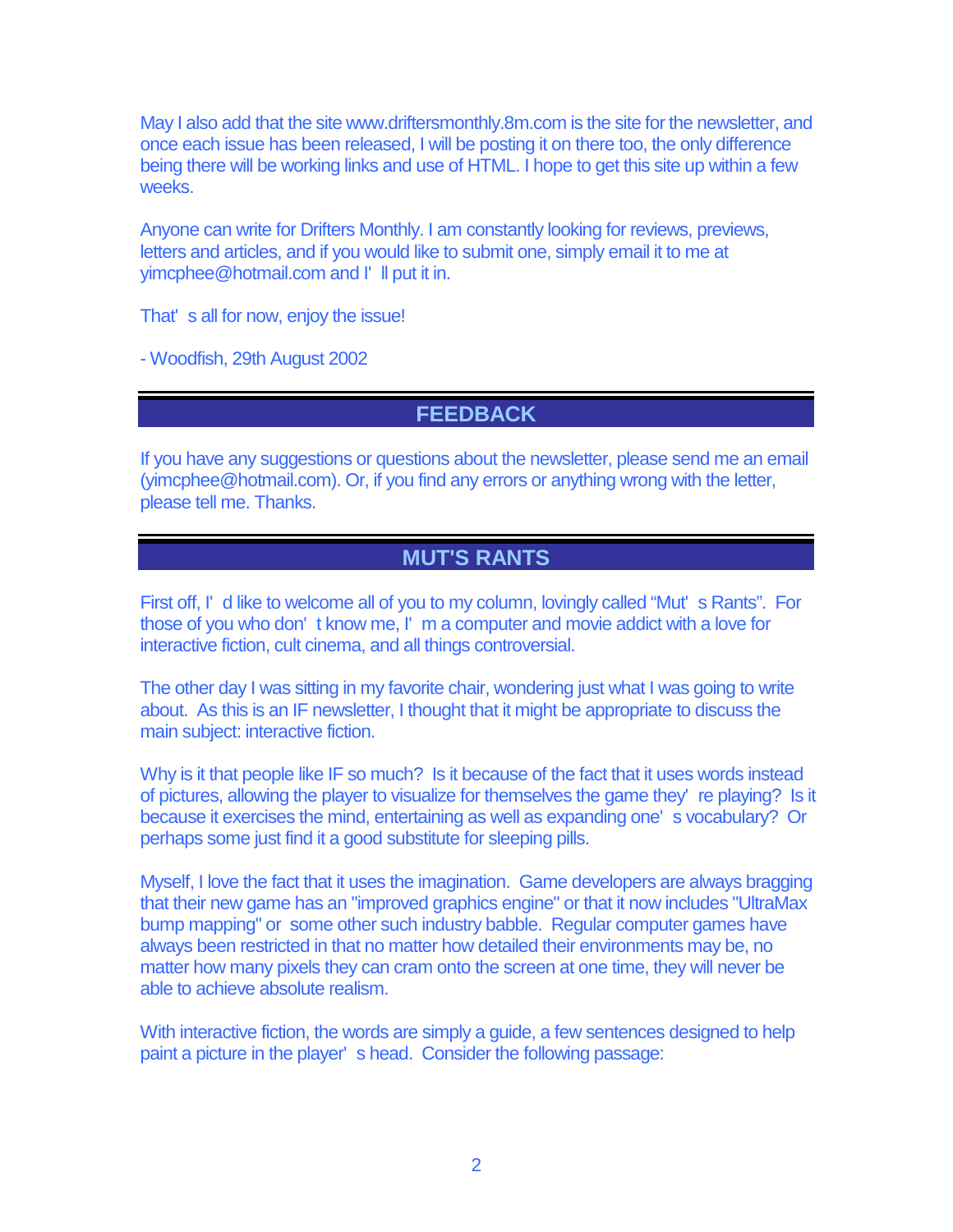Stepping out of the door, you emerge onto a great hill overlooking the sea. A light wind blows through your hair, and high above two birds dance through the sky. As the ground slopes downward, the grass disappears, to be replaced by sharp, jagged rocks and hot sand. If you listen closely, you can hear the sound of the waves crashing down upon the shore, and you can almost taste the sea spray ...

You can' t actually see the hill, nor can you feel the wind. However, you have managed to visualize an image of that scene in your head. The chances are that if you show the above passage to a friend, you and he will not imagine the exact same picture. Sure, they' ll both contain all the elements: the grass, the birds, the rocks and the waves. But perhaps you imagine a hot sun beating down overhead, and he imagines it to be a much milder temperature. By not including the description of the sky, the author lets the player form his own conclusions.

Now imagine how the scene would appear in, say, a first-person shooter such as \_Quake III.\_ It may look pretty, but does it utilize all of your senses? Can you feel the grass beneath your feet, can you taste the salt from the spray? The answer, of course, is a resounding "No". This doesn' t mean that regular computer games are bad, it simply means that they cannot compete with IF in the immersion department.

Everyone has their own reasons for liking interactive fiction. Why do you? Is it the words, the imagination, the visualization? Is it because you love reading, or does it just give you something to do when you' re bored? Think about that for a while. The answer just may surprise you.

- Mut (Mut2000@Ameritech.net)

# **LINKS**

### **Courtesy of Lancer Sykera...**

## **Ranchoweb.com Image Hosting**

<http://www.ranchoweb.com/images/>

Good, free image host. Helps when you have images to put on the Forum, such as the Logo competition.

### **Lllama's Web Site**

### <http://lllama.iwarp.com/>

I was amazed she actually got into a college at all... I invite everyone to look around, especially look at the rants, they are really good. I' ve been following this crazy girl around the web for over a year or two now.

### **The Site Fights**

### <http://www.thesitefights.com/>

Great competition for websites. Takes a lot of hard work and dedication, but pays off in fun and recognition. I have been active in TSF for over a year and a half.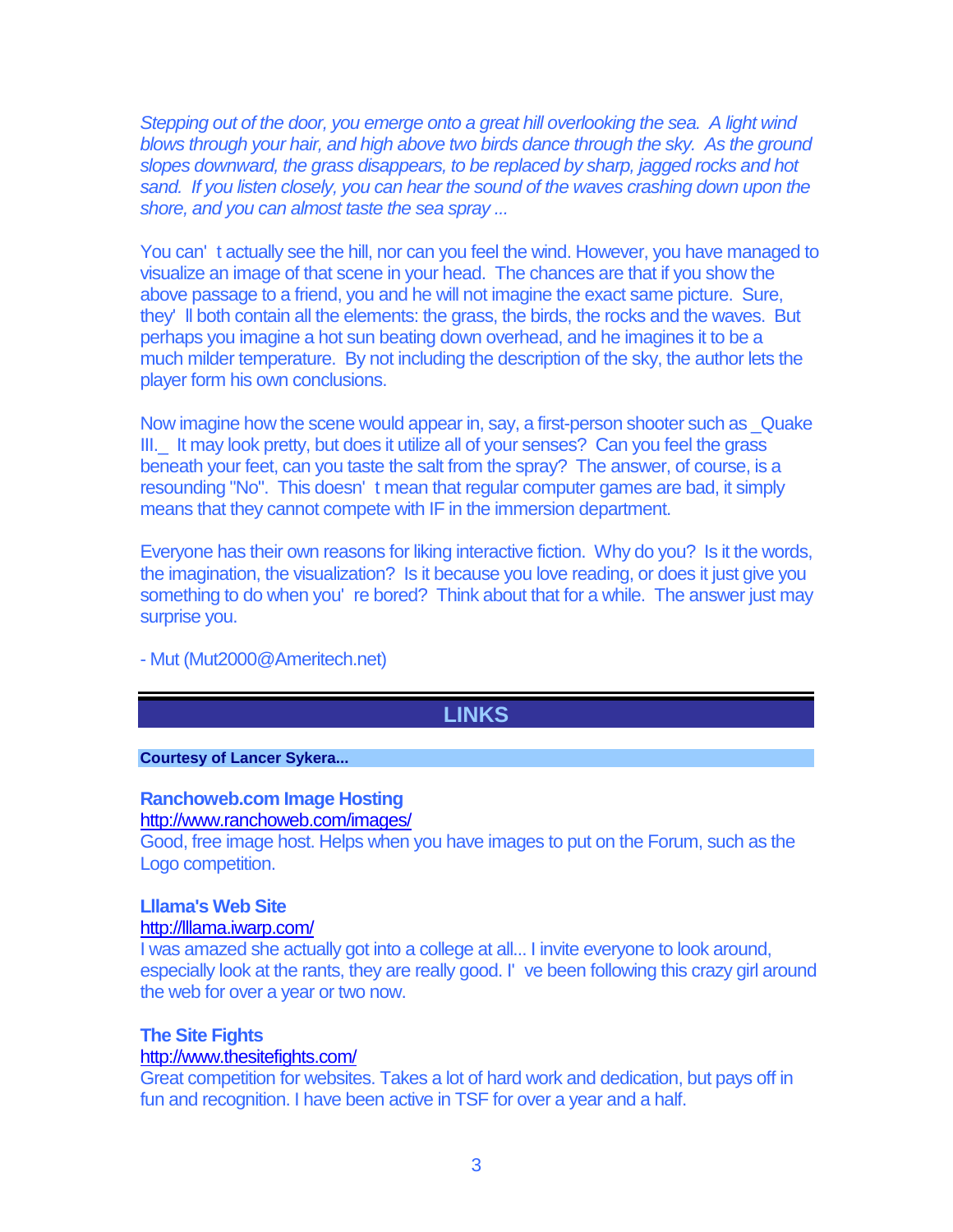### **And courtesy of Woodfish...**

### **Brass Lantern**

### <http://www.brasslantern.org/>

A good all round Adventure Games site, mainly focusing on IF, but still with reviews and news of the wider spectrum of Adventure games. Includes some good articles on game design, reviews and even has a newsletter.

# **The IF Archive**

# <http://www.ifarchive.org/>

The IF Archive - the place to go when you' re looking for any IF game. Since its move from the FTP, it' s become more easier to use, especially with the Frobozz Magic Searching Tool (there's a link on the main page) which lets you look through for a certain game

### **KFADRIFT**

### <http://www.kfadrift.org.uk/>

An ADRIFT specific site, recently hosted a competition (KF' s Summer MiniComp - See Current News or more details) - one of the most informative ADRIFT sites, it contains current news, tutorials and links.

### **The Official ADRIFT Site**

### <http://www.adrift.org.uk/>

The official site for ADRIFT, this holds the ADRIFT game archive - the place all new games get released to. Also, you can download the Generator and Runner from here, as well as keeping up to date with all the new releases.

## **The ADRIFT Forum**

### <http://www.adrift.org.uk/forum>

The Forum is the place for all drifters to go to. Lots of kind and humorous people here, everyone is very informative, always happy to answer any newcomers questions, while having a laugh at the same time. This is the number one ADRIFT site, for me.

# **MAD MONK'S CORNER**

"All right then," I said. "Okay, here we go." I opened my briefcase and realized that I' d never thought beyond this point. The orange leaves were the extent of my lesson plan, but still I searched the empty briefcase, mindful that I had stupidly armed my audience with straight pins."

-David Sedaris in his book, Me Talk Pretty One Day, on the subject of being a writing workshop teacher.

If your life is going nowhere and your rewards are few,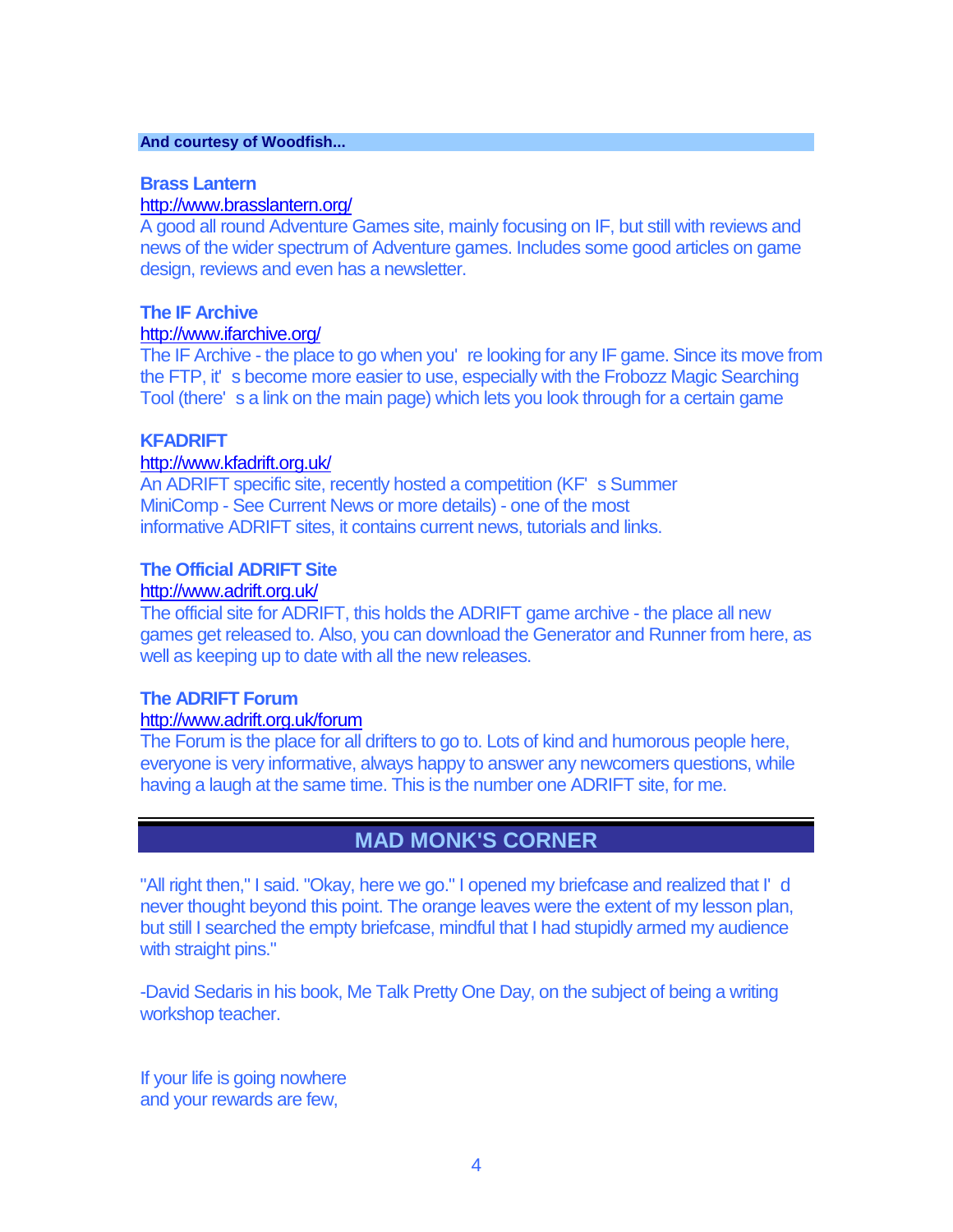just remember that the mighty oak was once a nut like you.

Women' s faults are many, while men have only two. Everything we say, and everything we do.

"I doubt if any of them are working now, it' s only 9:45." -Tedd Pierce

Slapsie Maxi Rosenbloom, on seeing his first solar eclipse: "Gee, dat' s bad, ain' t it?"

~By The Mad Monk~

# **LETTERS**

## **\_Off Topic\_**

I have noticed that theres a tendency to get off track regarding the subject stated in the Forum, and a very good example is the Adrift class idea that DuoDave (I think it was) came up with. The first three, four replies actually dealt with his suggestion about making a class, but then it slowly (but surely) turned into common chat about schools, grades and other stuff that had absolutely nothing to do with the subject. I find it very irritating (I use this word because I dont know how to spell anoying \*lol\*) that when I see a subject that looks interesting and want to read it, I have to sift through all kinds of comments that has nothing to do with anything. I often find myself not even bothering to go through them all and thats a petty. Because there are probably people out there who can benefit from the things that are brought up in the Forum. Sometimes it looks like people are writing comments just to get their name on the page...

I suggest that only replies that are linked to the subject being placed in the forum. If you have something to say to the author, use the e-mail - I guess thats what its there for.

**Regards** Finn Rosenløv

# **CURRENT NEWS**

### **KF's Summer MiniComp**

It has come and passed, this time, unfortunately only receiving two entries - but outstanding ones at that. The Amazing Poodle Boy entered his fairytale game with a twist, ' Goldilocks is a FOX!' . This game has received lots of praise, including good puzzles and imaginative descriptions. This came in second place (as well as, coincidentally, last place), but was beaten by only one point by Mystery' s latest adventure ' Professor Von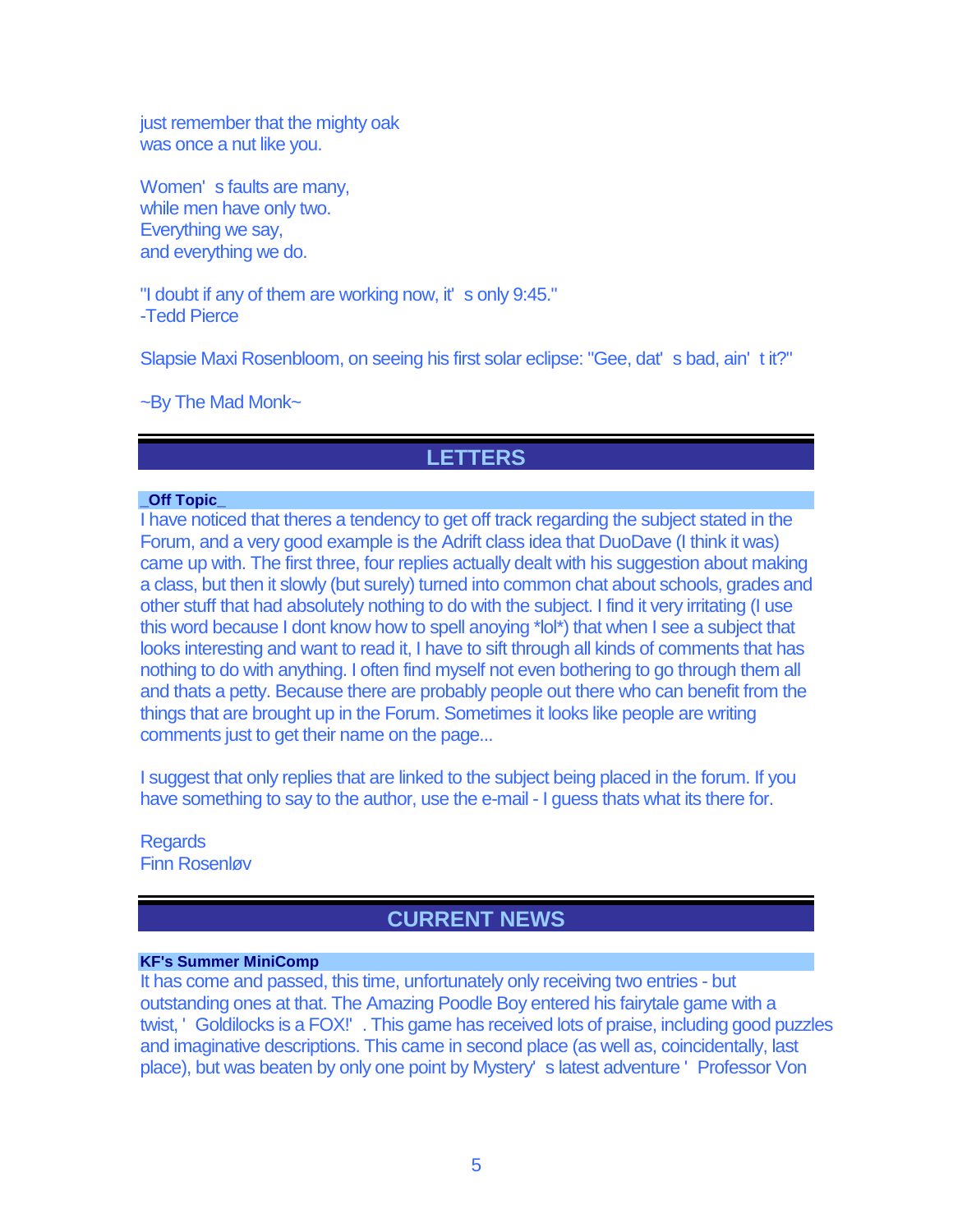Witt's Fabulous Flying Machine'. This is a good short game, filled with varied puzzles, and multiple endings - keeps the standard of Mystery' s games still high. Overall, a pleasing competition, we can hope that the lack of entries means more games reserved for the Annual Comp.

#### **ADRIFT v4, Release 32**

This is the latest release, and now there really is no excuse not to download ADRIFT and give it a go.

### **Logo Competition**

The competition for a new ADRIFT logo (for the main site) has now ended, the multiple winners being Holliday Kedik and Timmon. You can see their works of art at www.adrift.org.uk.

### **RIP Smacking Thread**

It may be locked, but it's memory will live on. \*smacks davidw for loking it, from the comfort of the Editor' s chair\*

# **NEW RELEASES**

This past two months summary of releases, by Woodfish.

LAIR OF THE VAMPIRE - David Whyld (Vampire, horror style)

PROFESSOR VON WITT'S FABULOUS FLYING MACHINE Mystery (Winner of KFADRIFT' Competition. Short, puzzlefest.)

THE WOODS ARE DARK - Cannibal (Horror, suspense-filled story)

STORM TOSSED - David Grigg (A game based on Shakespeare' s ' The Tempest' . Read a review of it later in the issue)

SCREENSAVERS ON PLANET X - Josh Lawrence (Re-posted by Mystery)

FAR FROM HOME - The Mad Monk (New release, version 1.2, now in version 4. Remains a classic.)

THE LOST TOMB - T. Mulkerrins (Puzzlefest set in Egypt. Lots of action.)

ALIAS: UNDERCOVER AGENT - Rainbowscape (Short, secret agent-style game)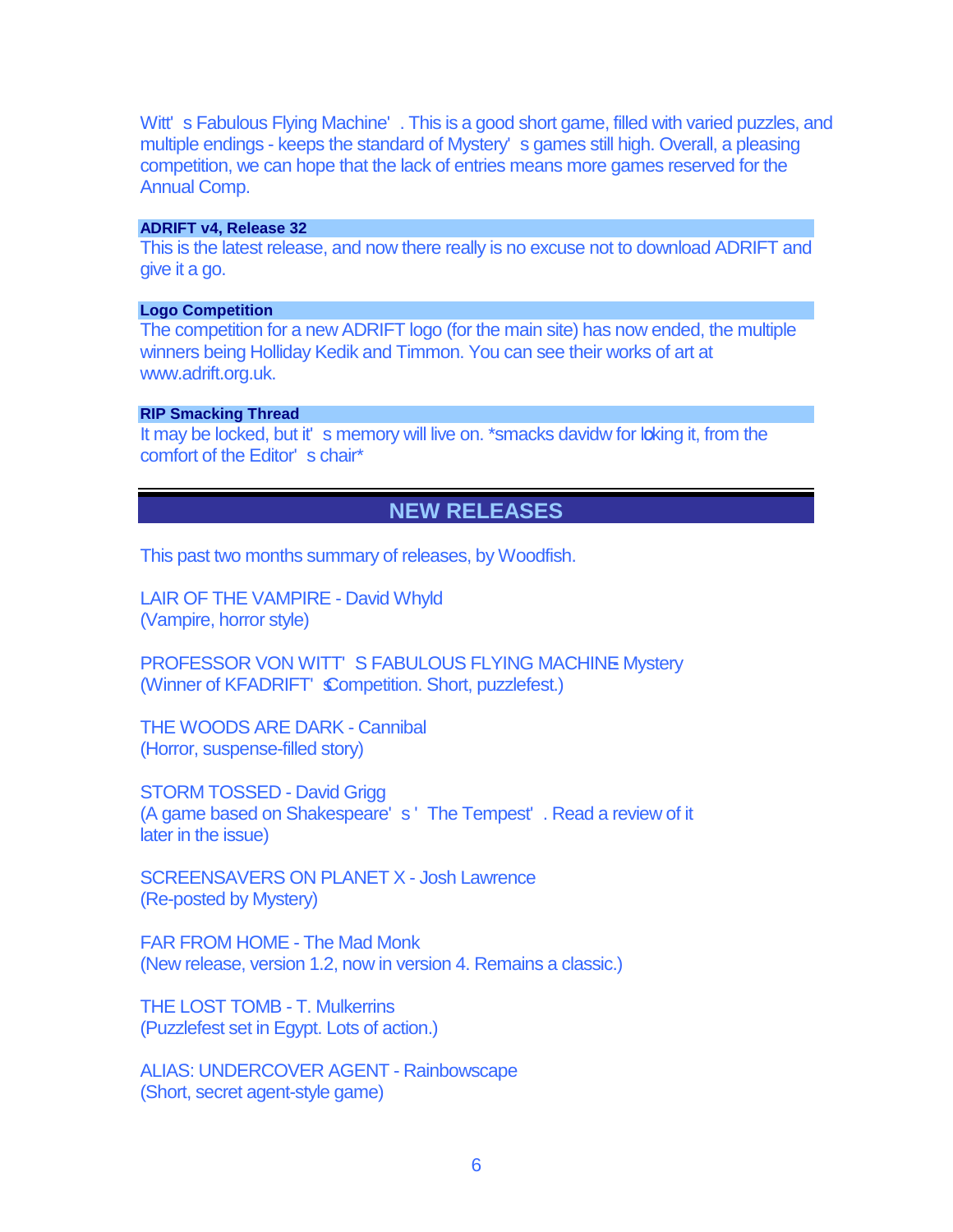### **PICK OF THE MONTH**

'The Woods Are Dark<sup>-</sup> A very interesting game. It' s actually told in story form, in the past tense and it works very well. It actually makes the game seem more like a story that just events happening around you. The writing and description have obviously had time taken over them you can imagine the often spooky scenes clearly, the author managing to utilise all the senses, while not over elaborating. Definitely a good game.

# **INTERVIEWS: MileOut**

Stewart J. McAbney, better known as MileOut. Lately his gothic horror piece, Panic, has been much talked about, and is regarded as one of ADRIFT' s best authors. Here is what he has to say about his works, and himself.

**DM**: To start with, please tell us a little about yourself. Who are you, and what do you do for a living?

**M**: My name is Stewart J. McAbney, and I'm twenty-three years old. I live in Glasgow, Scotland, and work for an insurance company. My job involves creating reports, data analysis, and for the most part, building database applications. I have though, also worked within the British Merchant Navy. I have, for the most part, universal interests within literature, film, and music - the benefits of this being a great general knowledge that helps win the local pub quiz regularly.

**DM:** How did you first get into Interactive Fiction, and then ADRIFT?

**M**: My IF baptism - so to speak - occurred when I owned an Amstrad CPC/464. I had two games that I found intriguing but could never really work out. These were Heroes of Karn and Forest at World's End. I never really played much until years later when, feeling nostalgic and with an afternoon to spare, I downloaded an Amstrad emulator and went in search of said games. Finding them, but not being able to work out how to use the emulator I searched for more IF games, preferably modern ones, and came across ADRIFT which I promptly downloaded - and loved.

**DM**: Why do you choose ADRIFT over all the other IF languages?

**M**: I've chosen ADRIFT as, although I can program, my main love is to write. With ADRIFT I can spend more time directing my attention towards prose than with programming. In the future, as my games become better I might look to further their reader/playership but by that time ADRIFT will hopefully be more recognised.

**DM**: What compels you to write interactive fiction? What do you enjoy about making games, and why do you make them?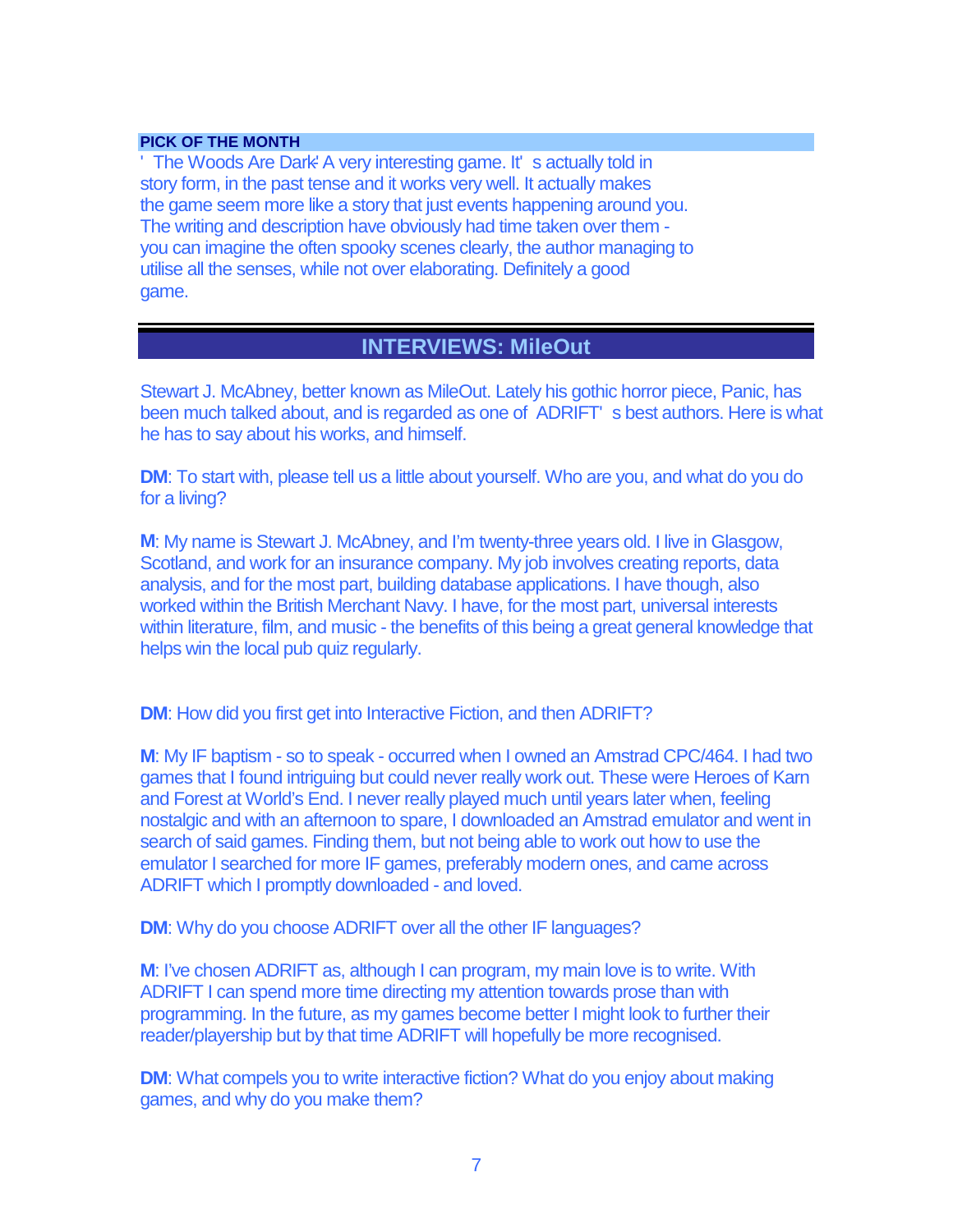**M**: I think I am compelled to write interactive fiction because it is a way to look at some of my ideas that I couldn't turn into short stories and make something worthwhile - or investigative - with them. Enjoyment comes mostly from seeing an idea realised and/or concluded, and getting responses from other users that, although the style or genre may not be their favourite, appreciate it. Originally, I made the games for myself. If you've ever played my first effort, The Shuffling Room then you could see that: it had no story, no plot; just a point to prove about society. After my last game I feel I've chilled slightly, wanting to make games that are more fun and less preachy.

**DM**: Your latest game, Panic, in terms of completeness and writing, is one of ADRIFT' s best. Let' s talk about that. First, what was your main aim when you made Panic?

**M**: Initially I had set out to create a zombie game after watching the Mandarin movie Biozombie wherein zombies overrun a shopping mall. My premise, however, was to trap the player within a church and have puzzles built upon puzzle that continually changed the room's description, with the scenery crumbling away introducing more objects, and more puzzles. Finding a conclusion for such a story was hard so I had to find a new slant, and settled upon writing about the Second Coming. My aim, with **Panic**, was to create a timeless peice that was, in its own way, a message about belief towards Christian chiliasts: that, like panic, the return of a messiah is all in one's head.

**DM**: What inspired you for the gothical setting, of St. Venerius?

**M**: I have, by all accounts, a Gothic mindset. I remember, on a school trip to Germany, visiting Der Dom which was an inspirational building, its many stairs spiralling ever upwards. Being at a Catholic funeral a few years ago also had its place in my mind: the nonsense mantras, the liberal wafting of incense, and the pained imagery. Finally, my own disbelief in religion seems to be a driving influence: to explore something to disprove - or believe - it for myself.

**DM**: What other things give you ideas when creating interactive fiction?

**M**: I get ideas from everything. Using the old adage that 'every picture tells a story' I sometimes look through books and write about the scenes I find in pictures: sometimes I can expand upon it; others remain as fragments. Other methods are to look through books and find two or three words together that could be a possible title and then let the imagination run with a possible plot.

**DM:** Looking over your upcoming games, Stig has caught my eye. Surely a game like this will take a lot of work. Why have you chosen to make a game such as this?

**M**: To begin with, Stig will take an awful lot of work but as I've already said about finishing a game, it will be well worth it. I've chosen to make a game like this after reading a piece about making NPC's more involved with your game, and so I thought: what if the NPC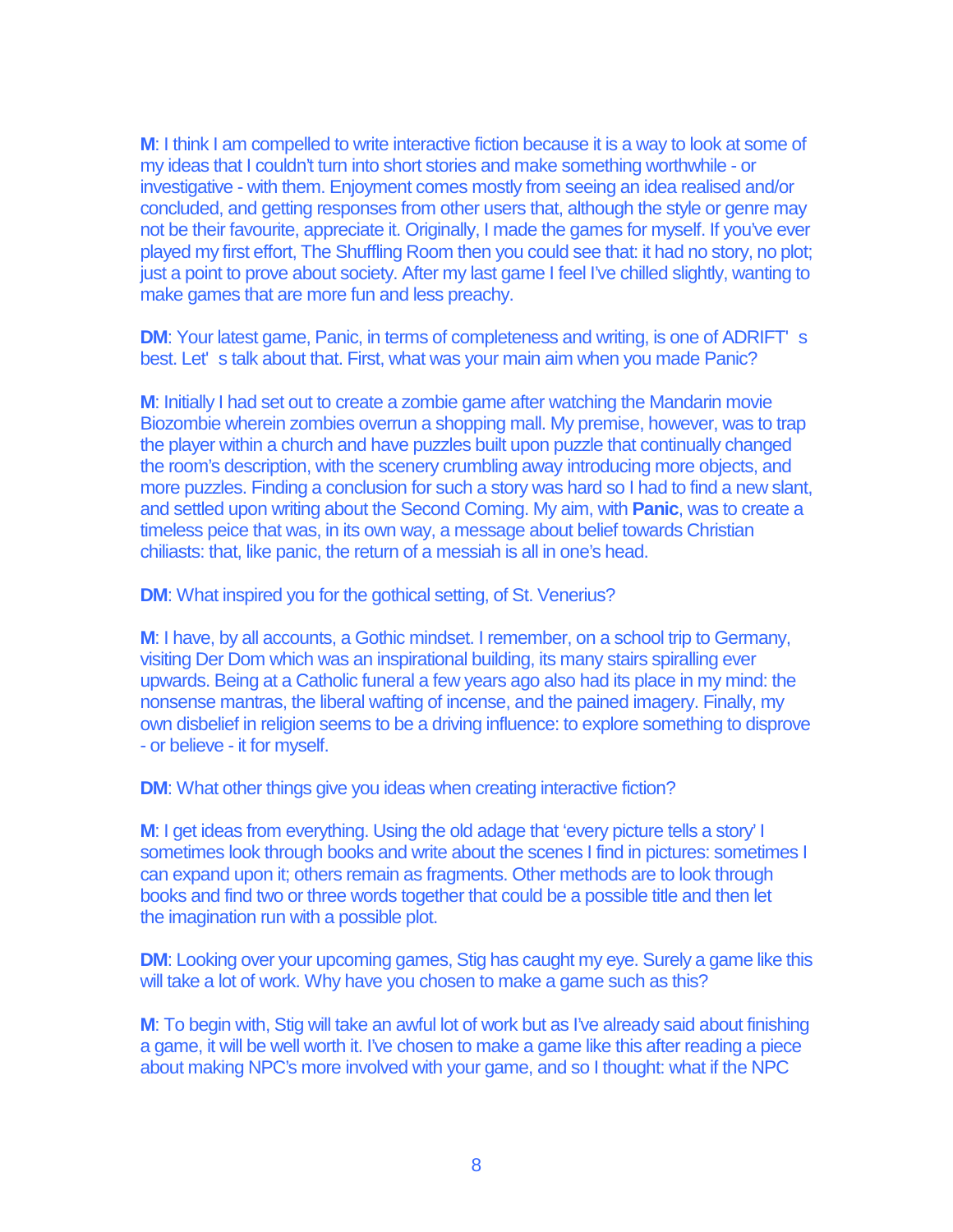was the main character and the player was secondary? It's a challenging idea to work with but enjoyable, especially adding in extras as I go, garnishing it all with a darkly comic flavour.

**DM**: What are your favourite ADRIFT games at the moment? And why do you like them?

**M**: I must admit that I download every adventure posted to the downloads board, but don't get around to playing every single one of them. However, my favourite ADRIFT games, at the moment, have been: Y.A.D.F.A. and that's simply because it made me laugh, Menagerie because I can see and understand the amount of work put into it, Selma's Will because of its simple storyline and extreme from fantasy adventure, and always a favourite - Silk Noil because of its overwrought writing, and seeming ridiculousness.

**DM**: And finally, if you had five things that you could say to all IF writers everywhere, in regards to what makes a good game, what would you say?

**M**: All my advice goes into the building of a game, and that - I believe - is what will make it good. I'd have to say that authors, when they get an idea, should work out its nuances before stating to make the game. Plotting allows you to scope your game and create landmarks to achieve. Also, don't just write because you are making an IF game, write for other reasons - it's good practice. Understand people, in real life, as the more you do the more you can translate their actions into an IF game. Continually improve upon your vocabulary, learn new words all the time, subscribe to a mail service that sends new dictionary words in email every day, and learn those words. Finally, the best advice I can give with regards to making a good game is to build upon your previous efforts, with practise comes - not perfection - but personal betterment.

**DM**: MileOut, thanks for your time.

MileOut has written a short story, also included at the end of this newsletter. His next game, Stig, is also previewed.

# **ARTICLES**

## **LET'S TALK INTERACTIVE FICTION With En Kerklaar and a talking camel**

This month's topoi: The player character, and what it means to you, the game designer.

**CAMEL:** Seeing as I' m not a game designer, it means nothing, really.

**EN:** Come now. Surely as a talking camel you have something to say about this delicious subject.

**CAMEL**: Delicious in what way?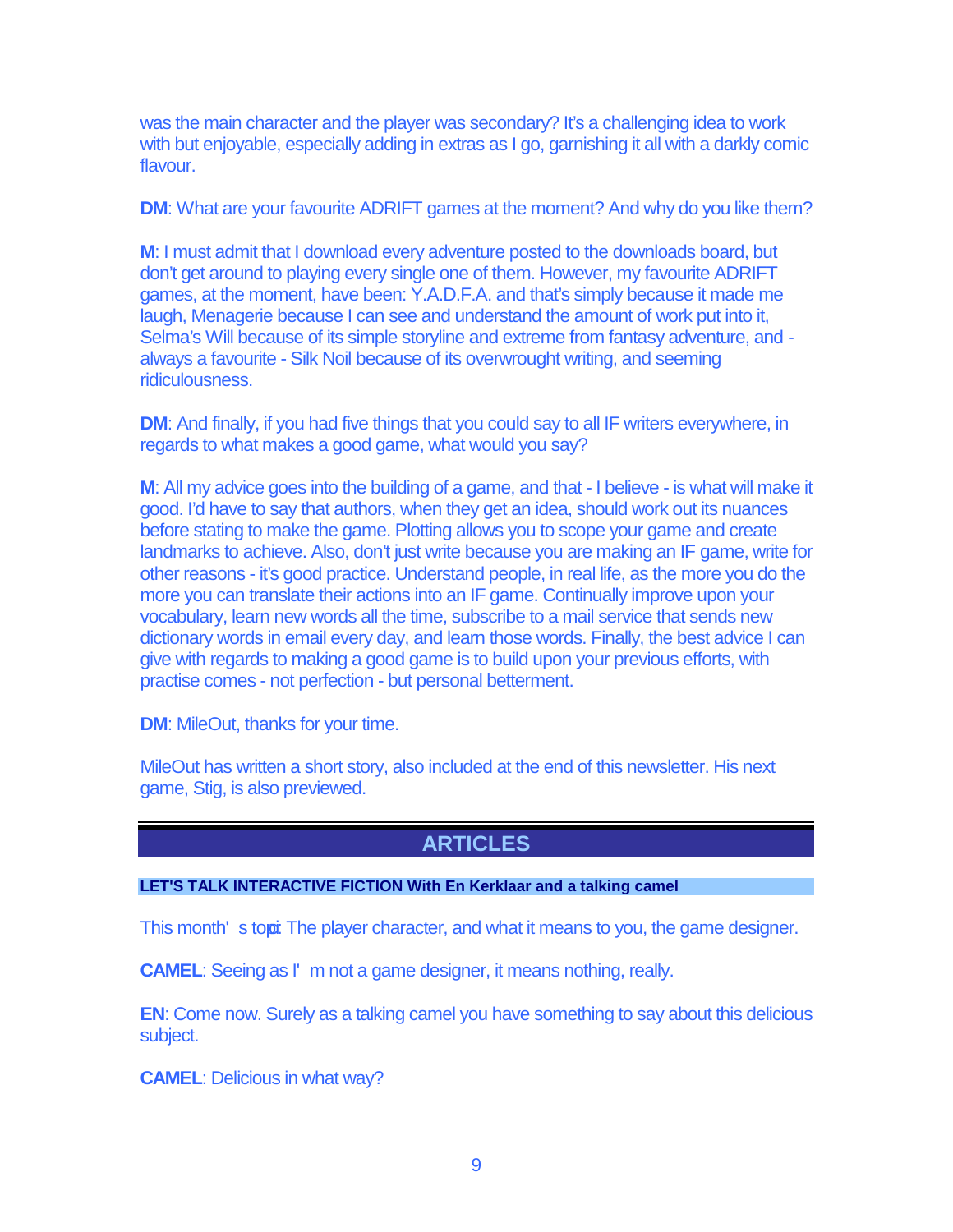**EN**: Delicious in the way that bacon is delicious.

**CAMEL**: Mmm, bacon.

**EN**: Mmm, babies.

**CAMEL**: What?

**EN**: Nothing.

**CAMEL**: Anyway... the player character. What does it mean to me? Well, I guess at its most basic level, the player character is simply the vehicle through which the game world is communicated to and explored by the player.

**EN**: So in essence, even the most minimalist game needs a player character.

**CAMEL**: Right. In every text adventure ever made, there is at the very least the implied presence of yourself. That is, even if a specific character is not implied or stated, you are at bare minimum taking on the persona of your own identity.

**EN**: I.e., the persona of the Nameless Adventurer, that is, the persona one adapts in playing a game where no specific persona is implied, is in reality the persona of the person playing the game.

**CAMEL:** Right. A lot of people like games that achieve only that minimum, because they find being able to define themselves as the player character adds immersiveness. However, most games, even those of the Infocom era, have at least some kind of backstory worked in and possibly a persona of sorts for the player to adapt to; for example, an occupation, such as a pirate, a space ranger, or an Alaskan prostitute.

**EN:** Now you're just being silly.

**CAMEL**: Hey, you' re the one talking to a camel.

**EN**: Good point.

**CAMEL**: Then of course, we have games that take it one step further, and attempt to imply, if not define, a certain personality for the player character. These games are a mixed bag with people; some prefer them over the other kind, while others prefer that kind of game over those with more open-ended PCs.

**EN**: Those' re the ones that usually end up going with the Macs.

**CAMEL**: Bada-bing.

**EN**: You can say that again.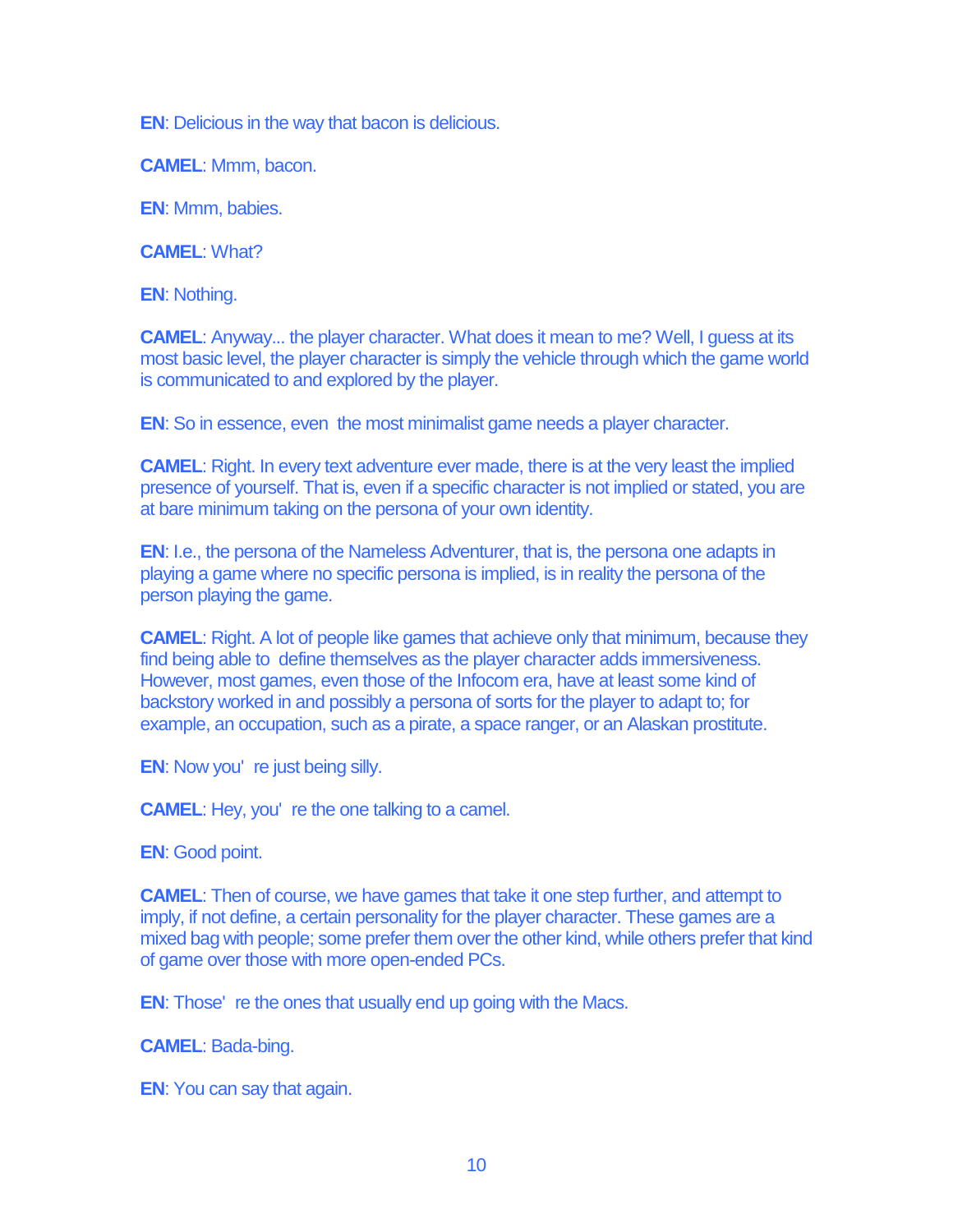**CAMEL**: Bada-bing.

**EN**: You can say that again.

**CAMEL**: You can say that again.

**EN**: No.

**CAMEL**: Okay. Um.... where was I?

**EN**: Open-ended PCs.

**CAMEL**: Right. The thing is, both those who prefer open-ended PCs and those who prefer more personality-defined PCs usually cite the same reason for liking one or the other.

**EN:** And what reason would that be?

**CAMEL**: Immersion.

**EN**: Whoa.

**CAMEL**: That' s what I said.

**EN**: You can say that again.

**CAMEL**: No. Anyway, the point is this. Different people find different kinds of games immersive for different reasons. Or some don' t necesarily find certain games more immersive, but perhaps more fun to play. It all comes down to personal taste, and that is what you should excersise in designing your game. Your own personal taste.

**EN**: God point. How should one go about deciding what kind of PC to use?

**CAMEL:** It' s up to the designer. It' s the kind of game you most want to make, and what your focus will be. Generally, the main focus of a text adventure, even if it' s not at all obvious, will be either character or setting. Atmosphere tends to be a combination of both, but is contributed to more by one or the other. Thus, character-focused games such as Adam Cadre's classic Photopia tend to have more welldefined PCs, while settingfocused games such as Zork tend to leave more up to the player.

**EN**: What about games that focus on neither character nor setting, but rather story?

**CAMEL**: Right. Those, too, can fall in either of the two categories, which is why I only included those two as categories. Even though story is the vehicle of many games, there is still either a character or setting-driven focus that will arise from it.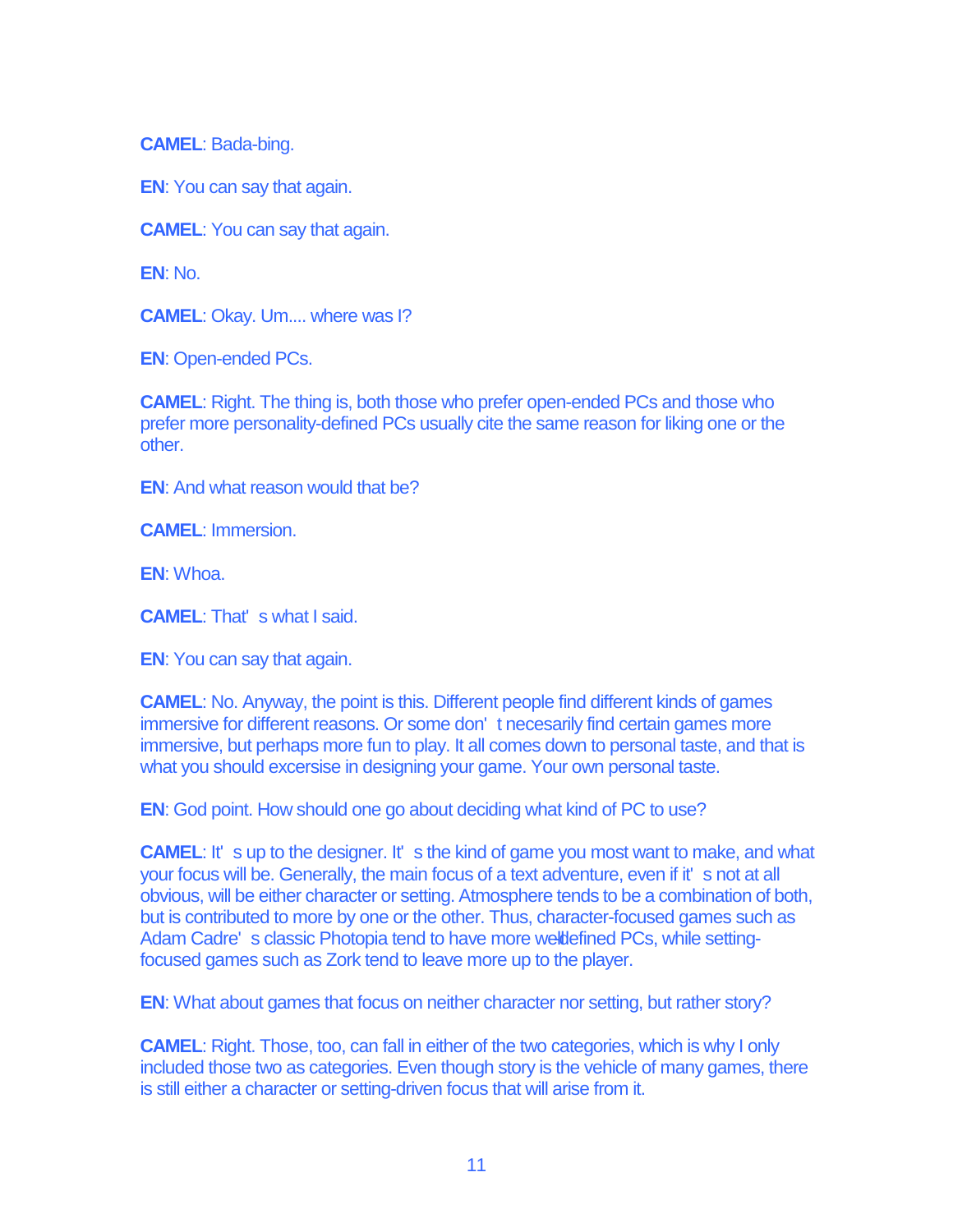**EN**: Okay. So, last thing: how to go about defining character in your games?

**CAMEL**: Well, for the most open-ended PC, do nothing at all.

### **EN**: Brilliant!

**CAMEL**: For the rest, there are various options. The most obvious of these is descriptions. Depending on how much you want to define your PC, you can add varying levels of personalization to your room and other descriptions, usually by somehow equating them to the player character' s life. For example, in a game of nordefined PC, a sentence from a room description might read, "The bed is here." If you want to utilize that one sentence in saying something about the PC you could change it to something along the lines of, "Maggie' s bed is here, but you can barely bring yourself to look at it." Further examing the bed could peice together more of our protagonist' s thoughts, feelings, etc. As an added bonus, this tactic will often give more reason to examine things, to see how they are connected to the player character.

**EN**: Of course, depending on the mood one is trying to create, this effect will either be highly understated or blatanly present.

**CAMEL**: Right. Everything should be scaled to the needs of the game. Which brings us to a few other ways to reveal character. The introduction will generally contain the seeds of character development, if not all the character development in the game. Another good, subtle way is in tweaking the default responses of your games, to various commands just as wrong directions, jumping, or, uh, attempting to perform sexual acts on NPCs.

**EN**: Always a favourite.

**CAMEL**: Yep. So while many designers tweak these responses by making them humorous or even hostile, the designer who wants to define his PC would do well to relate the responses to the character' s personality. Michael S. Gentry' s Little Blue Men is an excellent example of this. In fact, that game is a good one to check out for new ways to approach the PC in IF in general.

**EN**: Right. He won an XYZZY for the PC in LBM, didn' t he?

**CAMEL**: You bet a llama' s ass he did.

**EN**: Good show. So, that about does it. Any parting words?

**CAMEL**: Yeah. Do what you want with your game and your PC, but make sure you do it /for the game/ and not just for yourself. And never kill a mockingbird.

**EN**: God bless you, Atticus.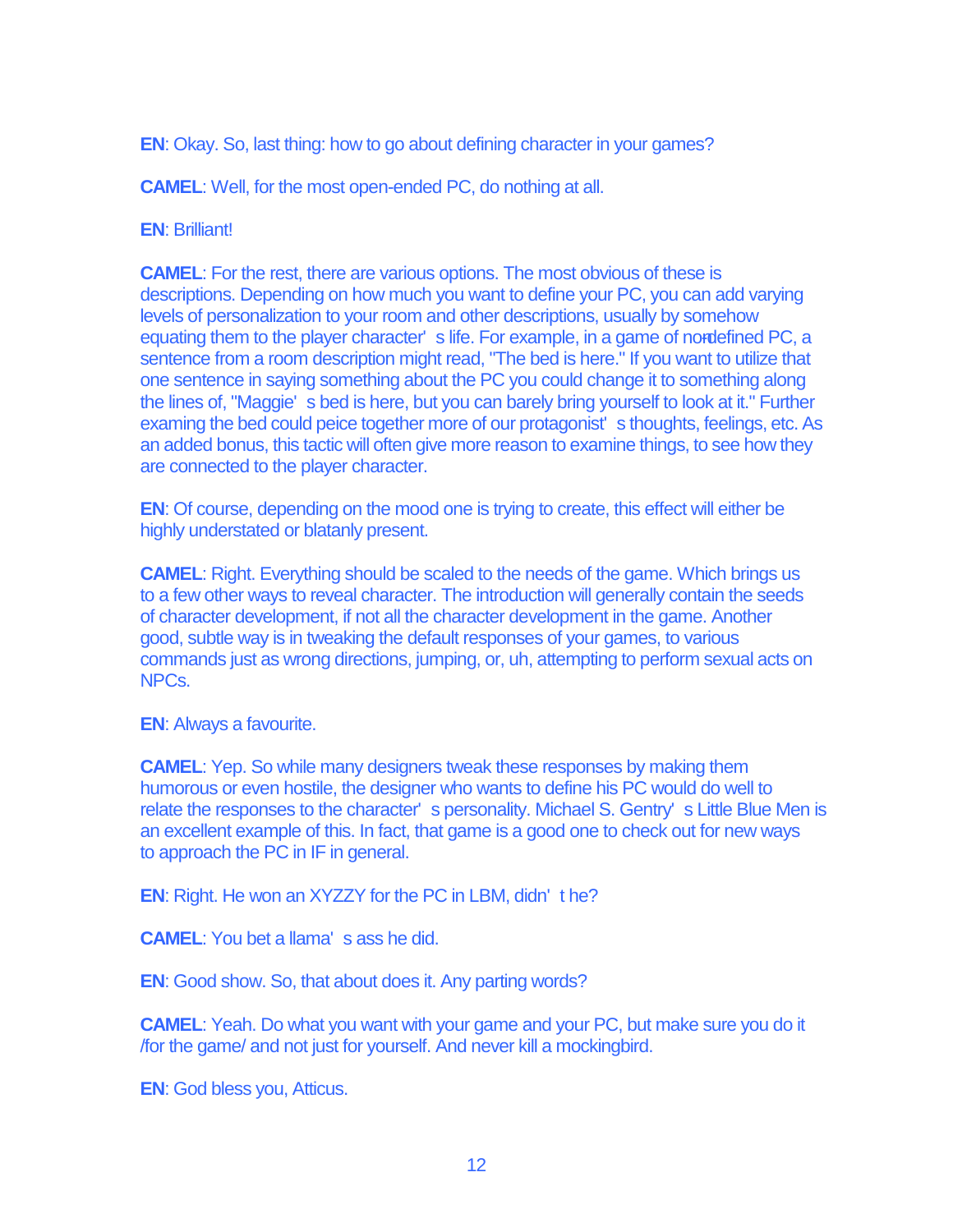# **PREVIEWS: 'STIG' by MileOut**

You are a yattering - one of many - that inhabits the spirit world. Led by their God, the Yatterings are a race of guardian angels living ethereally within a hierarchical structure: the more novice the yattering the lesser the lifeform they are commissioned to protect. Promotion through the structure is based upon performance through protection rates.

Stig, our hero, is a swampling, a breed of green creatures that make their homes within the trees of the swamps. With not much knowledge of the world, they tend to live alone asserting their values upon all they own, and blatantly disregarding the rest. Stig, however, is a breed apart from his fellow swamplings: everything he does is calamitous, and has the potential to become fatal.

The god of all yatterings has assigned you to look after Stig, after finding evidence of an unwarranted attack on his life. Not only is it a chance for promotion, but a chance to prove that you are ready to protect more than flowers.

The only problem is, you are as much a calamity as Stig, and on saving him from an assassin's attack, you unwittingly sendine poor swampling on a mission that he has no reason to undertake causing you to continue following him on his quest ensuring that he remains safe throughout. And who knows, with the rewards the situation could potentially reap, saving Stig may elevate you to the High Council of yatterings eliminating you from the on-site protection team.

### **Features**

- o You, as the player and invisible, do not have control over where the adventure goes, but the NPCs do.
- o Fully playable introdction immersing the player in the prologue and allowing a feel for the game before the adventure starts.
- o The game is level based, allowing you to return to the start of each level should Stig die. This ability to try different scenarios allows comedic scope. Around 20 levels are expected.
- o Puzzles increase in difficulty although they are well-clued.
- o The game is ALR extensive, with almost all descriptions drawn from variables, their values themselves decided from numerous expressions.

### **Problems in making the game**

The only problems I see in making the game are the speed issue of how long it takes to make. Every scene thus far, no matter how minor, has had numerous objects placed within it for interaction with, and I' m trying to think of ways players might interact with all these objects and create responses for them too. Object descriptions often reveal more objects which in turn have to be made to create the illusion, and to eliminate all replies of "You see no such thing"..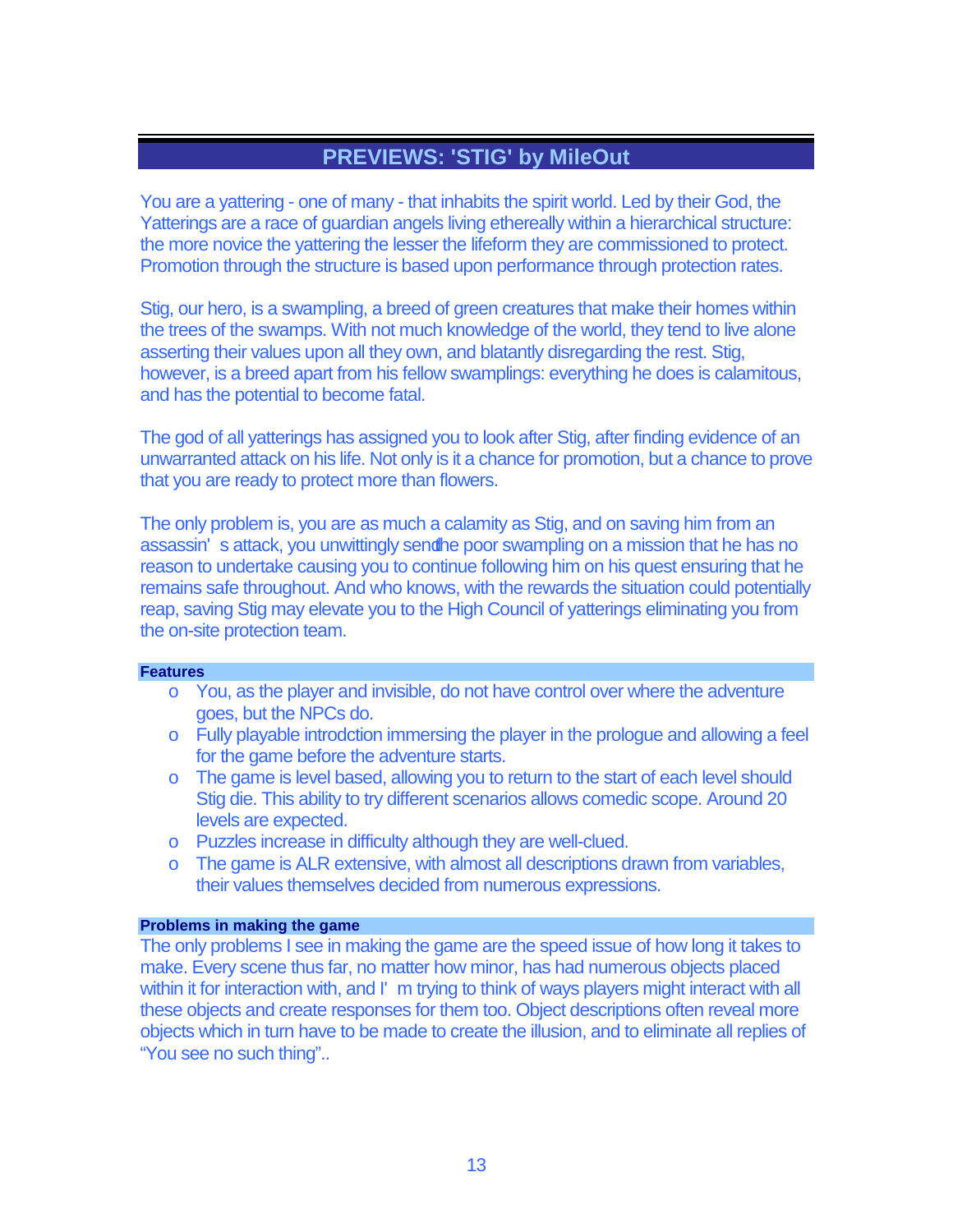# **REVIEWS: ' STORM TOSSED' by David Grigg**

## **Review by: davidw**

How accurately the story-line of Storm Tossed follows that of Shakespear' s The Tempest (on which it is based) I couldn' t say as I' ve never read The Tempest but, that said, it' s an interesting game that keeps your attention well enough.

The game begins with you aboard a ship in the middle of a ferocious storm. You' ve just awaken with a pounding hangover and must find a way to escape from the ship before it sinks, taking you with it. Wandering around the ship, exploring in the old adventure game tradition, is not a good idea as the ship has a nasty habit of sinking without any warning being given and leaving you in a watery grave.

Once you' ve escaped the ship and found your way to the second part of the game the island - the adventure opens up quite a bit. Unfortunately I' m not sure whether this is a good thing or not. The island is a confusing place: going east from one location and then back west doesn' t necessarily lead you back to the same place. Sometimes you enter a location and find yourself unable to get back to the one you just left while other locations seem to have multiple exits which all lead to the same place. Making your way around is quite nightmarish at times.

Another problem with the game once it reaches the island stage is that it seems to lose focus; whereas on the ship your objective was obvious (get off the ship before it sinks and takes you with it to the bottom of the sea) as soon as you reach the island it becomes much harder to figure out what to do. I encountered Miranda but was unable to make much progress with her - she ran away every time I tried. Caliban just tended to wander around grunting from time to time. As I said above, I' ve never read The Tempest so what happens once the character arrives on the island I don't know. Maybe someone amiliar with Shakespeare would be able to figure out the next move, but this unfamiliar person found himself struggling.

As far as puzzles go, the game had quite an interesting variety of them. There were too many at the start, making the game a little too difficult, and too few once the island was reached, but all in all they were quite well thought out andreasonably logical. There was, thankfully, not too much of the dreaded guess-the-verb syndrome at play here. The hints system, while not giving as many hints as I might have liked, was at least there to help out in the hardest places.

My main criticism of the game overall is the ease at which it is possible to die, often with little or no warning given to aid the player in avoiding his fate. The ship on which you begin the game has a nasty habit of sinking very quickly indeed and there is no way of avoiding this happening and there are other instances - floating around in the sea, fighting with the shark - that seem to end with the player dying quite often. You might think this was no big problem as ADRIFT comes with a nifty little save game facility but it quickly becomes a pain when you' re having to do it every three or four moves.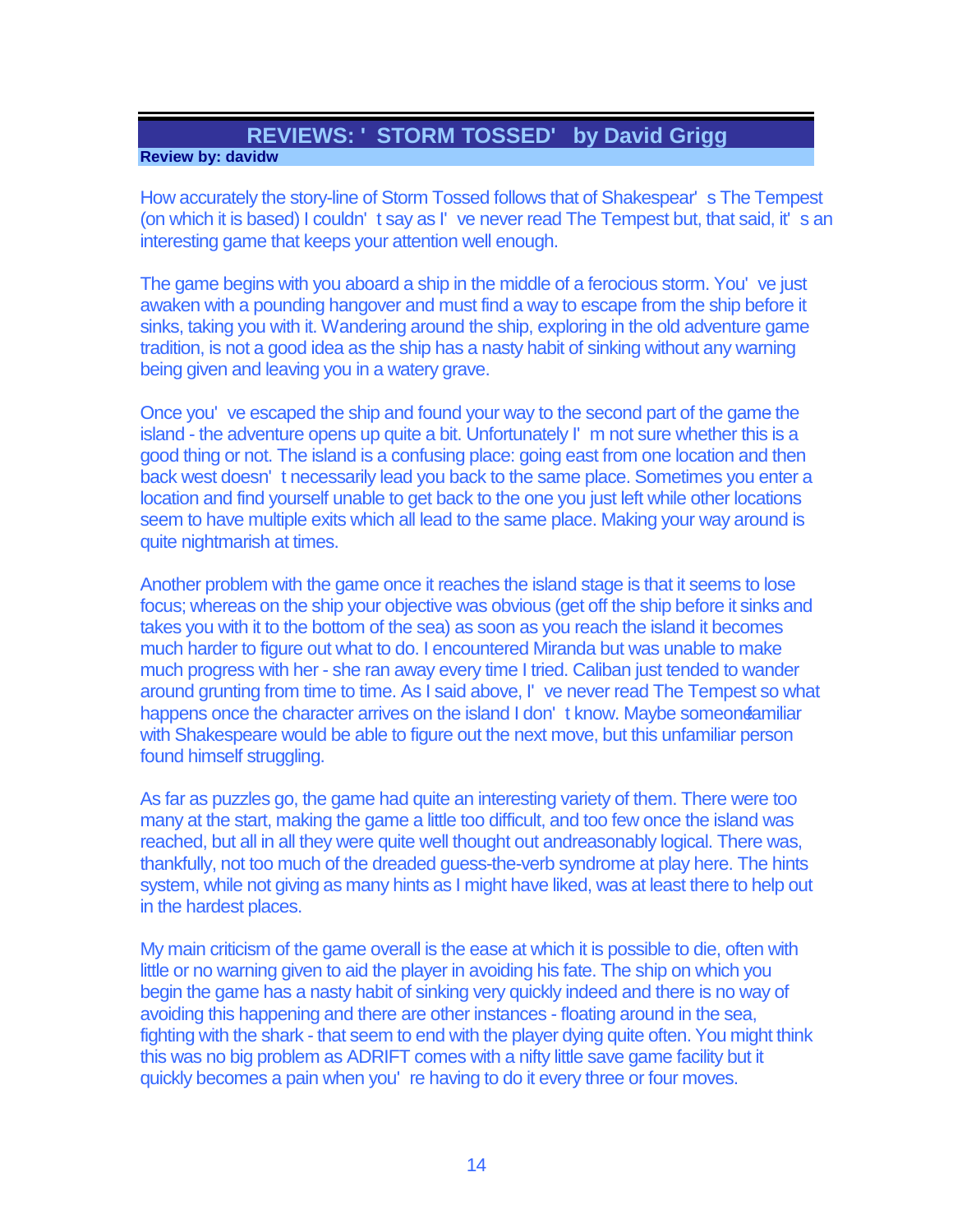In conclusion, a fairly decent game let down by a little overeagerness on the part of the writer to kill off the player without any kind of warning given.

# **Bugs: 1.8**

Bugs as such no, but the geography of the island was confusing in the extreme and left me wandering around lost for the most part.

### **Story: 1.2**

Started off promising but seemed to lost its way once I reached the island.

# **Characters: 0.5**

Not particularly well drawn and difficult to communicate with.

## **Writing: 1.5**

Definitely the best thing about the game. Locations tended to be well written and interesting and the overall style was quite impressive.

### **Game: 1.3**

All in all, a decent enough game that should keep you interested for a while.

# **Overall: 6.3 (out of 10)**

#### **' SELMA' S WILL' By Mystery Review by: Mike0101**

Instead of choosing a newer game to review for the first edition of the Adrift Newsletter, I' ve decided to give some recognition to one of the best games (and one of my favorites) made with Adrift. Where other games fall short in either the story, description, or puzzle department, Selma' s Will delivers..

## **Story: 7/10**

For those of you that played the first two Monster in the Mirror games, you are in for a surprise. The storyline has been drastically altered. No longer will you be trying to get home by solving puzzles in a fantasy world (or your dreams), but instead searching for the will of your deceased aunt in her cluttered country home. In hopes of claming the will and the entire estate, your entire abnormal family has turned out to find the will, and drive you nuts. I hope that the family in this game wasn' t based upon the author' s, but hey, at least you can choose your friends...

## **Writing (descriptions, style, etc.): 9/10**

This game has the best description of any game on Adrift so far, and most of it is important. You have be shrewd to complete this game, especially because every object you pick up has a use. The game also flows very nicely. With the amount of detail, you really do feel like you are in an old house. What really sets this game apart from most other Adrift games is that you will be reading room and object descriptions more than once. The only problem is, with all the details you gather about the house, the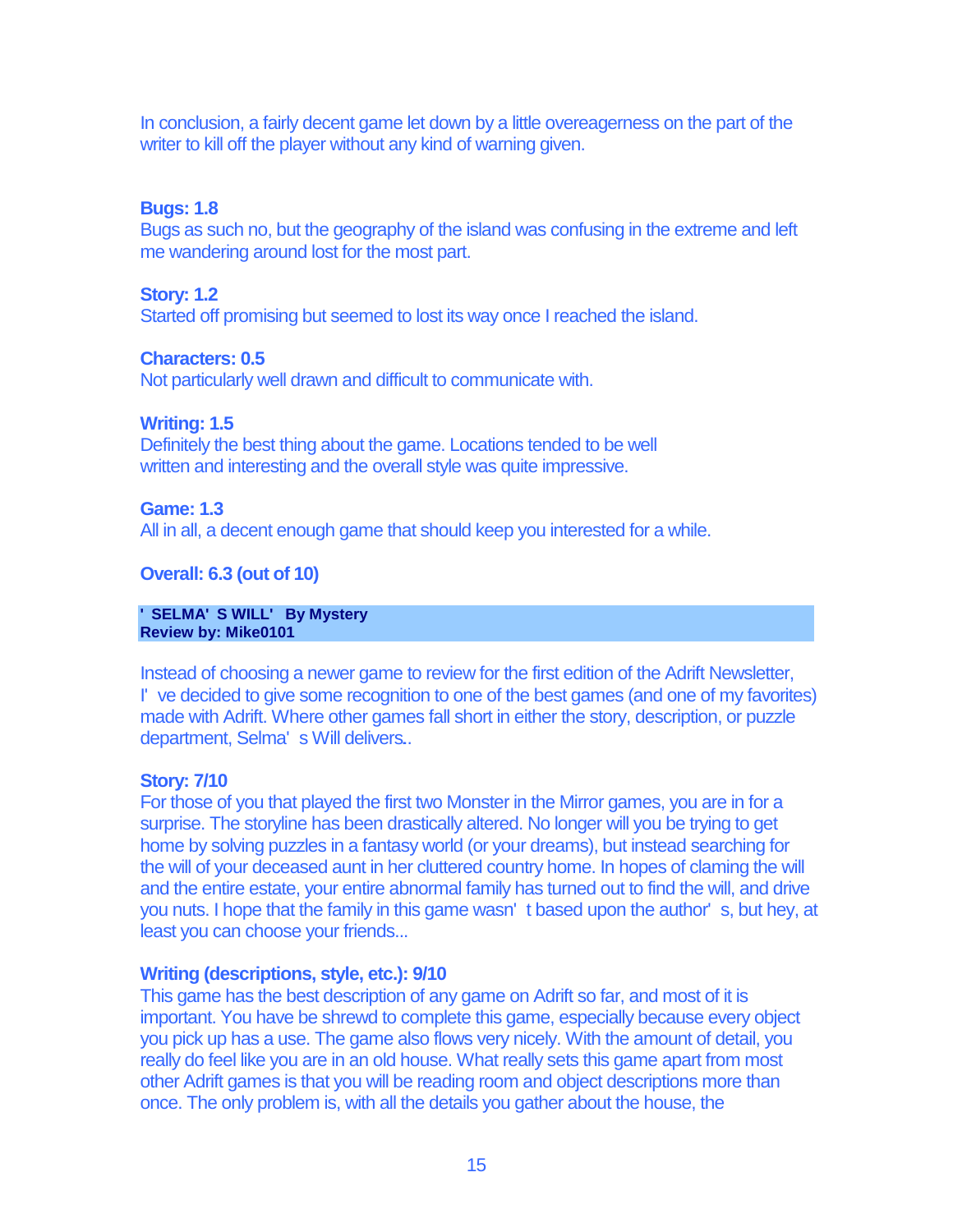family, and your deceased aunt, the more you want to know, and the characters only respond to a few questions each.

### **Puzzles: 7/10**

The average difficulty of the puzzles is medium- easy, depending on how observant you are. Most of them are simply getting the right object and giving to the right family member for something in return. There are a few tough ones which stumped me for a while, but all in all, there' s enough puzzles to keep you playing for a while, but nothing to make you really frustrated.

## **Annoyances (bugs, guess-the-verb, etc.): 9/10**

There was hardly any guess-the-verb to speak of, and the only bug that really annoyed me had to do with the door in Selma' s bedroom \*SPOILER\* (it was only in the description before you gave Zeke the candy). Not much to speak of here.

## **OVERALL\*: 8/10**

Before you do, check out the first two Monster in the Mirrors. \*The overall score isn' an average because I weigh some things more heavily than others.

#### **' THE LOST MINES' by Mel S Review by: davidw**

I have to confess I was never a particularly big fan of Mel S' games in the past. While some of them were quite well written, and others had interesting storylines, they all seemed to fall down at some point - mainly through guess-the-verb - but, with The Lost Mines (an adventure about hunting for hidden treasure), he seems to have hit gold (pun intended).

The best thing about The Lost Mines is its ease of use: it's one of those games whereby you can figure out some of the puzzles right at the start and you don't start in one location and have to struggle to reach the second only to find yourself stuck with an even worse problem. The puzzles were all (fairly) logical (although a couple did require a bit of use of the old grey matter) and quite well thought out. Guess-the-verb surfaced in a few places and was the only real downside to the game; aside from that there is little to actually find fault with here.

I encountered a few bugs but these tended to be fairly minor ones that didn't affect the game too much; indeed, there are a couple (one with the axe, the other with the playing cards) which makes the game considerably easier - the axe doesn't need to be carried to be used, and the task involving the cards can be executed whether or not you've actually found the second pack of cards. So while bugs are always a bad thing in a game, this time they were easy to forgive.

The Lost Mines was unusual in that I don't think there's a single way of die during the game - is this a first? I' m not sure if this is a good thing or not. Dying is generally a pain it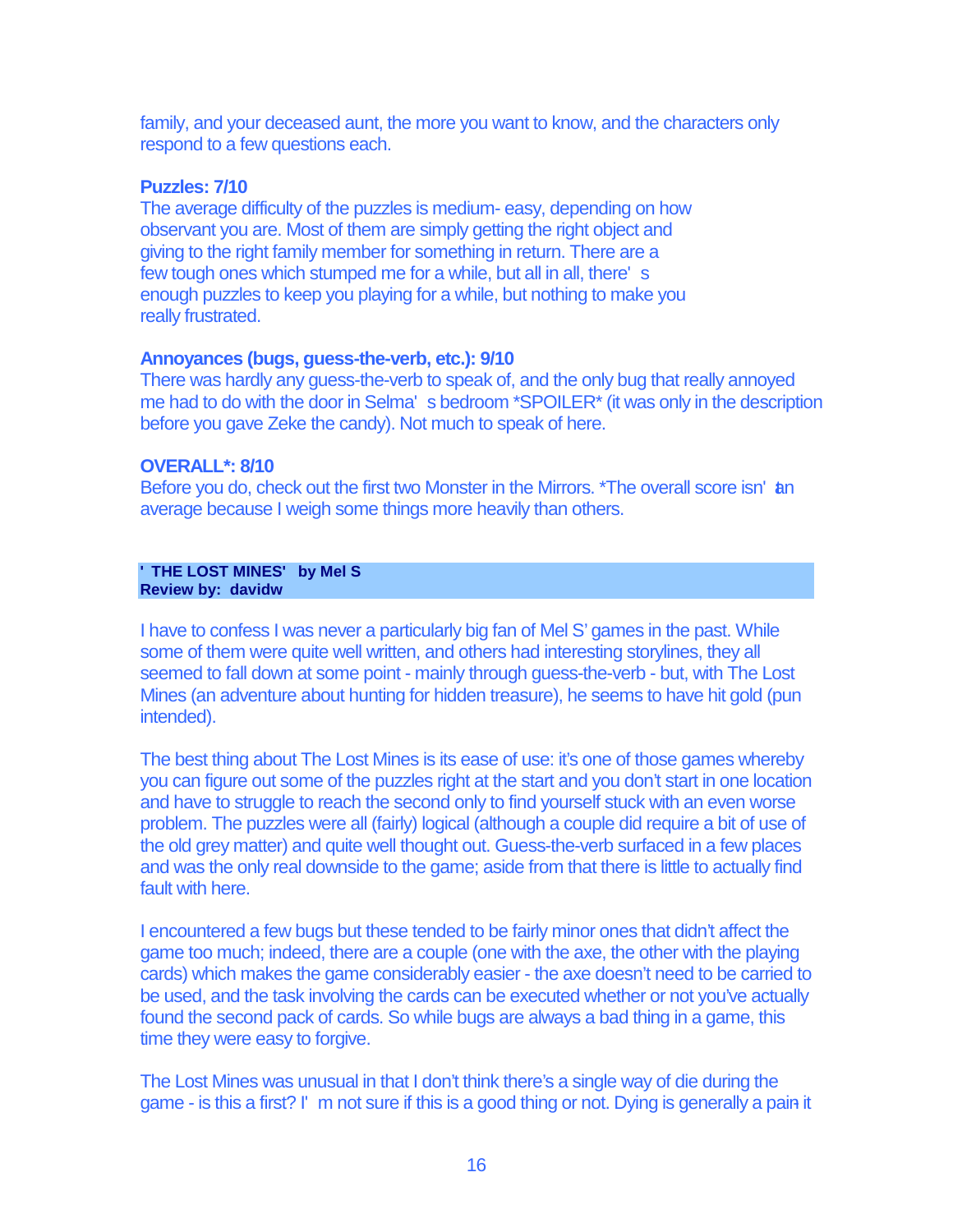happens at the worst possible times and if you haven't saved your game previously then a lot of hard work has gone down the drain - but it also serves a purpose in making the game more challenging. A game where the player cannot die is a game that rapidly becomes monotonous. That said, I'd 90% finished the game before I realised you can't die and it didn't affect the gameplay much (if at all) so I' m probably just nibicking here.

All in all, this was a pretty good game, if a little on the small side for someone who prefers vast epics, and if Mel S can produce more games of this quality I'll be looking forward to playing them.

# **Bugs: 1.3**

One with the axe, another with the playing cards, maybe a few other minor ones, but nothing that really affected the gameplay.

# **Story: 1.2**

Interesting enough although the idea - a hunt for treasure - has been used a lot of times before.

## **Characters: 1.0**

Only two characters in the game that you can interact with which is a pity as the game could have used a little fleshing out.

# **Writing: 1.4**

Certainly the best in any of Mel's games so far. The location descriptions were all well written and the style of writing interesting.

## **Game: 1.4**

One of the better of the recent ADRIFT games although a little more work could have made this a great game.

# **Overall: 63 (out of 100)**

**EXTRAS**

# **Life On The Lilies**

"I don't think I can make it this time."

Jones slumped on his knees. He could feel his heart coming under pressure from the strain of the activity. Breaths streamed out in uneven, rapid fashion. His forehead shimmered under the smile of the sun.

Shank took Jones' arm, gripping the cloth of his shirt. "You can, stop telling yourself you can't."

"But it's too far this time."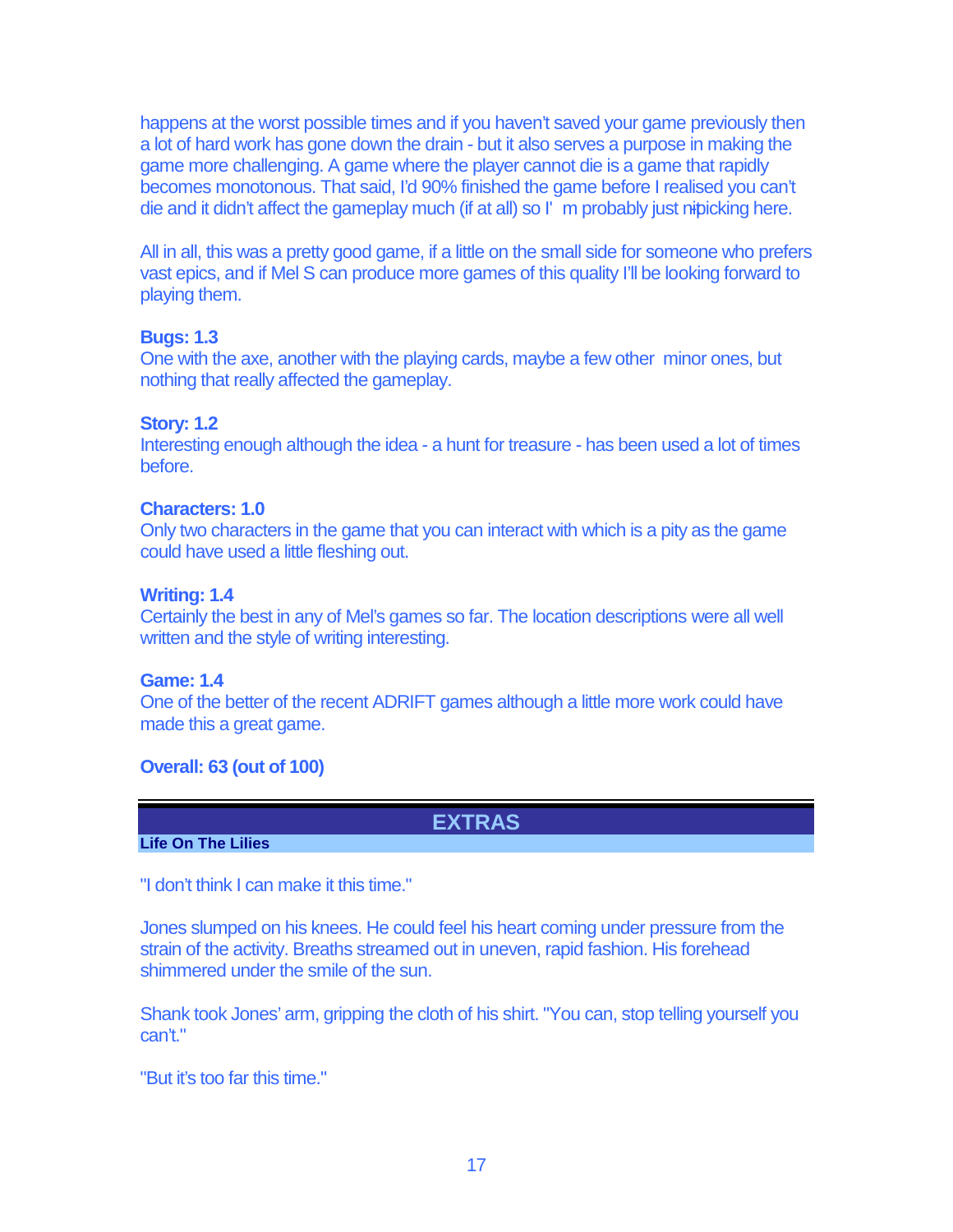A few metres of stagnant water bridged the gap between the lily that supported them and the next. A few fish silvered the surface, while something larger skulked in the depths, the only clue to its presence the few bubbles that coasted free. Three men stood in similar anxiety on the next lily pad, a few ripples spread outward just before it where someone had obviously not been strong enough to make the jump.

"It's not far at all, Jones. Look, those others have made it."

"Someone didn't." He pointed at the ripples.

"You don't know that for sure. Anyway we've got to make the leap as the others are waiting to land on this pad."

Looking back, Jones saw that indeed, at the previous pad there was four men waiting to make their leaps. The men in front jumped, both were successful in their endeavour.

"Have you noticed how the gaps between lilies are getting wider every time?"

"I try not to think about it."

"Why?"

"I try to keep a positive mind."

Shank took a deep breath and backed off to the rear of the lily pad and then sprinted to the edge making a huge leap. "Come on."

Repeating Shank's actions, Jones made the jump. For the seconds that he flew it seemed as if time had stretched. The breeze slipped by slowly, pulling him down. He forced himself not to look below, to see the water he expected to land in. He just managed to alight on the lily.

Holding out his hand, Shank helped Jones to his feet. "Told you we could make it."

"You did." He looked at the jump, a mammoth gap between the green pads. "But we're not going to manage that."

"Course we can, we did the last one. It doesn't get any harder."

"Yes it does."

"Shh! That's exactly how you don't make it."

"Okay, but I don't even understand why we have to live our lives jumping from lily to lily anyway."

"Why?" Shank face registered something honest. Confusion?